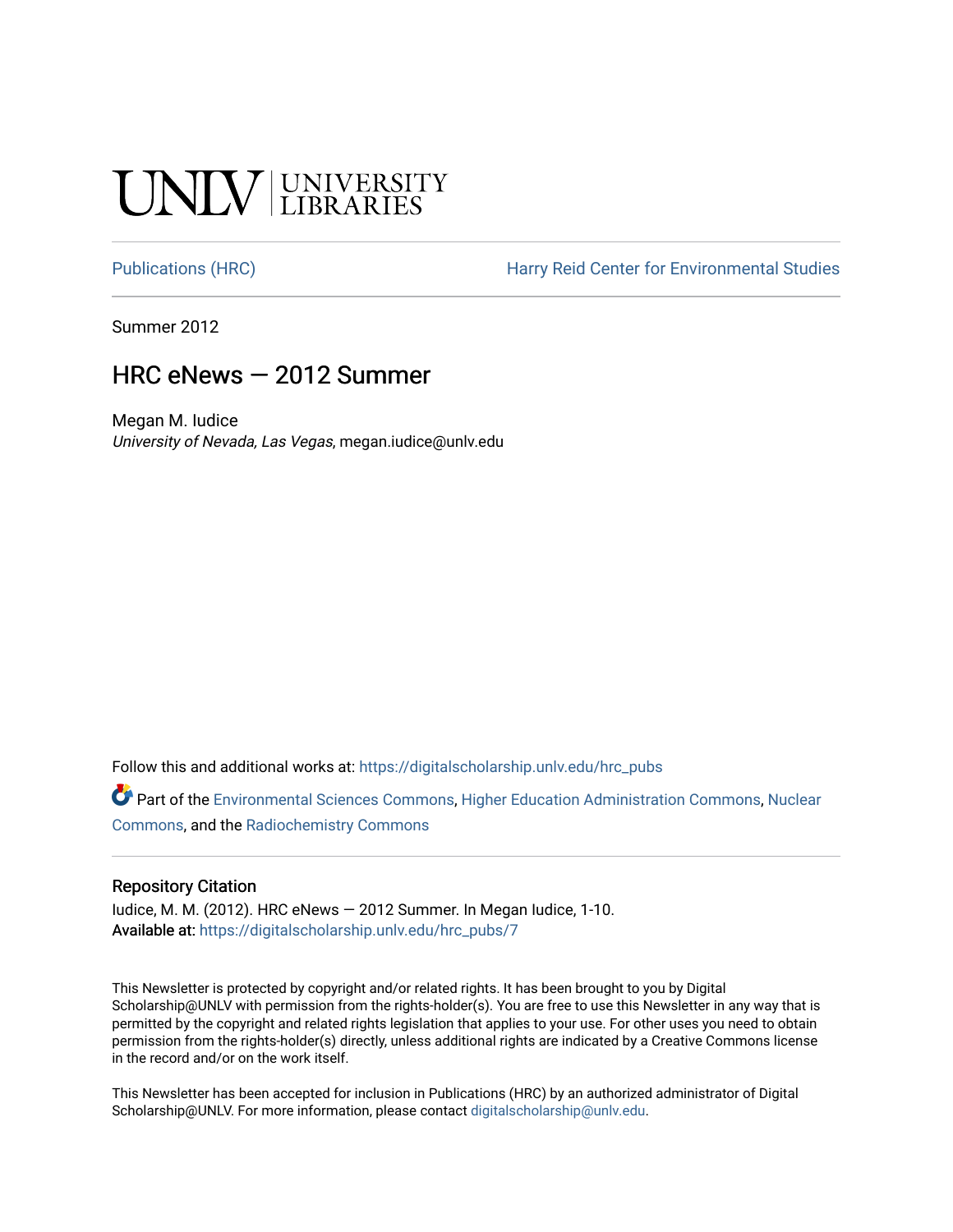# HARRY REID CENTER

### **Announcements**

The HRC website now has a News section, http://hrc.unlv.edu/news. Check here often for the latest press releases, videos and news coverage pertaining to HRC events, accomplishments and news.

Vice President for Research Ron Smith passed away on June 23, 2012. During his 40 years at UNLV Ron served as a department chair, associate dean, Dean of the Graduate College, Provost, and even as President for a short while. A memorial service will be held at UNLV September 28, 2012 from 4-7 PM in the Student Union Ballroom.

The UNLV Office of Veteran Services in Enrollment and Student Services transitioned to new leadership under Major (Ret.) Ross Bryant effective June 4, 2012. Ross is excited to build upon the successes the office has had under Sally Caspers. As the former commander of the UNLV Army ROTC and Deputy Director of the UNLV Institute for Security Studies, he has extensive experience in developing new programs and creating partnerships which benefit UNLV students.

Ross will continue in his role at HRC as the Homeland Security Initiatives Program Manager. His responsibilities will include collaborating with University of Southern Mississippi on a Super Bowl XLVII project, working with Louisiana State University to establish the UNLV West Coast Distribution Center and representing UNLV at all of the Governor's Nevada Homeland Security Commission meetings.

Individuals from Louisiana State University, Stephenson National Center for Security Research and Training visited UNLV on August 7, 2012 to tour the new National Center for Biomedical Research & Training (NCBRT) Distribution Center West Coast location and met with the HRC executive director Oliver Hemmers and program director for Homeland Security Initiatives Ross Bryant.

#### Accelerator Center & Conference

The UNLV accelerator center facility has broken ground. All three phases of construction are fully funded through the UNLV President's Office and are expected to finish in Fall 2012. The accelerator, built by Varian, can be used in a variety of research fields, including health, renewable energy and nuclear. HRC is also obtaining a brand new Mi9, two M6 machines, an L300, an L1000 and hopefully a clinical accelerator as well.

eNews

SUMMER<sub>2012</sub>

#### **Submit your news**

HRC eNews is an electronic newsletter to keep individuals informed about developments at the Harry Reid Center for Environmental Studies, located on the campus of the University of Nevada, Las Vegas. Quarterly issues of HRC eNews are available online.

View



#### **Contact**

Harry Reid Center for Environmental Studies University of Nevada, Las Vegas

4505 S. Maryland Parkway Box 454009 Las Vegas, NV 89154

Editor

Megan ludice (702) 895-2720 megan. iudice@unly.edu.

#### Subscribe

You are receiving this email because you opted in at our website or are on the staff directory list.

Add us to your address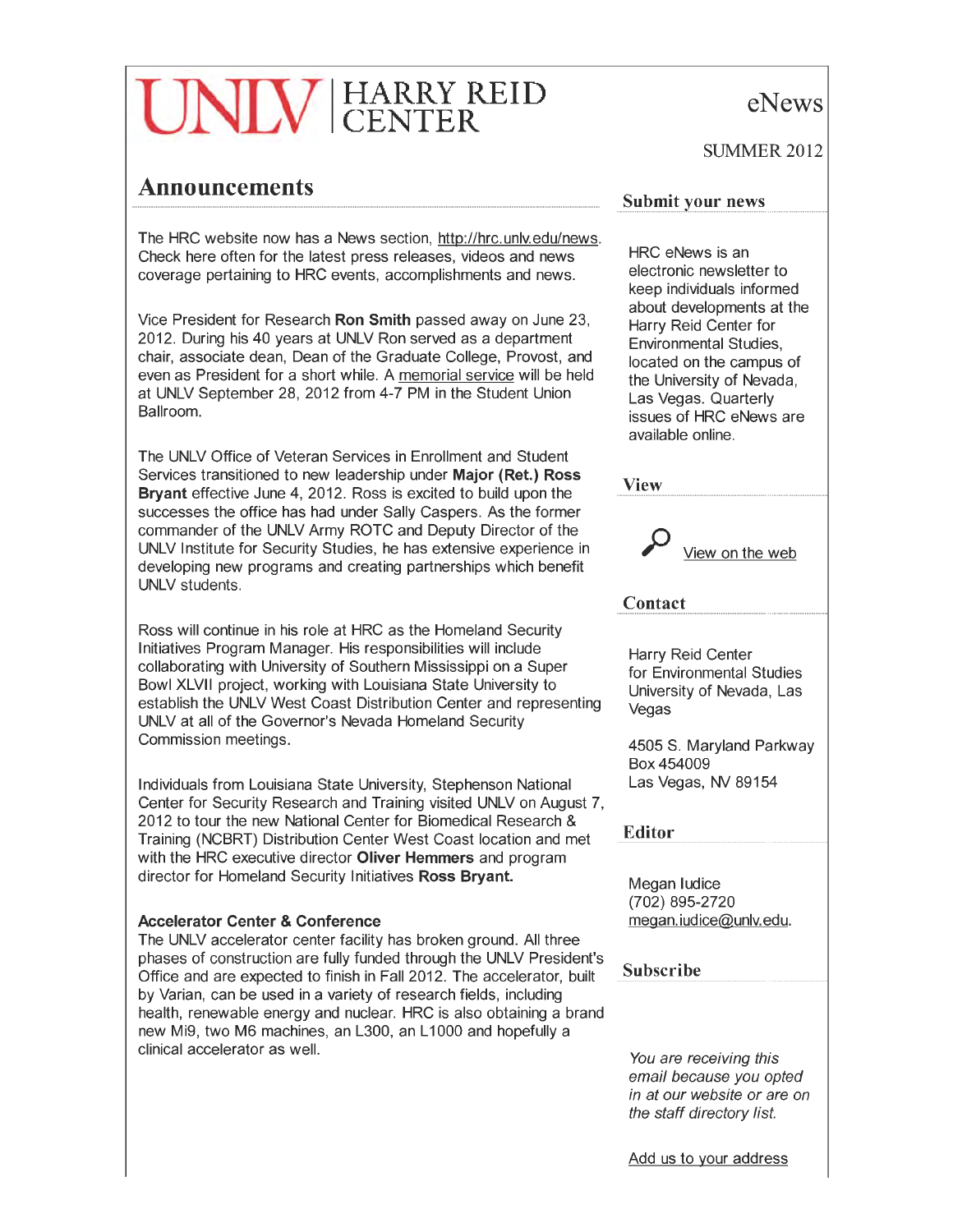

Photo by Steve Marcus - Las Vegas Sun.

A conference in being planned for April 2013 entitled, "Emerging Technology for Industrial Accelerators," which will highlight the economic opportunities for Nevada associated with the new technology provided by the accelerator center. Details will be forthcoming.

#### **Cybersecurity Program**

As of August 1, 2012 **Dr. Hal Berghel** is heading up the new Cybersecurity Program at the HRC. The program will focus on: credential and digital security and forensics, data hiding, information customization, and cyberpublishing .

#### **Nuclear Safety Engineering Program**

The Nuclear Safety Engineering (NSE) Program recently relocated within the HRC into 2000 square feet of office, conference, laboratory, and administrative space on the 1st floor formerly used by the Cultural Resources Program. The NSE Program currently includes research, graduate distance education in nuclear criticality safety (NCS) engineering, and professional continuing education in nuclear safety and nuclear safety systems engineering (NSSE). The NSE Program is supported by funding from the U.S. Nuclear Regulatory Commission, NSTec, LLC, DOE/NE Nuclear Energy University Programs, and the Advanced Test Reactor National Scientific User Facility at Idaho National Laboratory. Industrial collaborations with URENCO in New Mexico and Varian in Las Vegas also contribute to this program. **Dr. Denis Beller,** Research Professor of Nuclear Engineering, is the NSE Program Director, and **Dr. Charlotta Sanders,** Associate Research Professor of Nuclear Engineering with expertise in nuclear criticality safety and in radiation protection and shielding, is the Technical Director. Fall course offerings include a distance education course titled Nuclear Criticality Safety Engineering and a short course for Continuing Education credits (CEU) titled Nuclear Safety Systems Engineering. NSE will offer other graduate NCS and NS continuing/professional education courses in the spring and summer as well.

#### **Cultural Resources Program**

Beginning June 1, 2012 the HRC Cultural Resources Program began the process of transferring all archaeological holdings. The Southern Nevada Archaeological Archive (SNAA), formerly housed at the HRC, has moved to a new host facility resulting in the collections

#### book

Update subscription preferences

**Unsubscribe**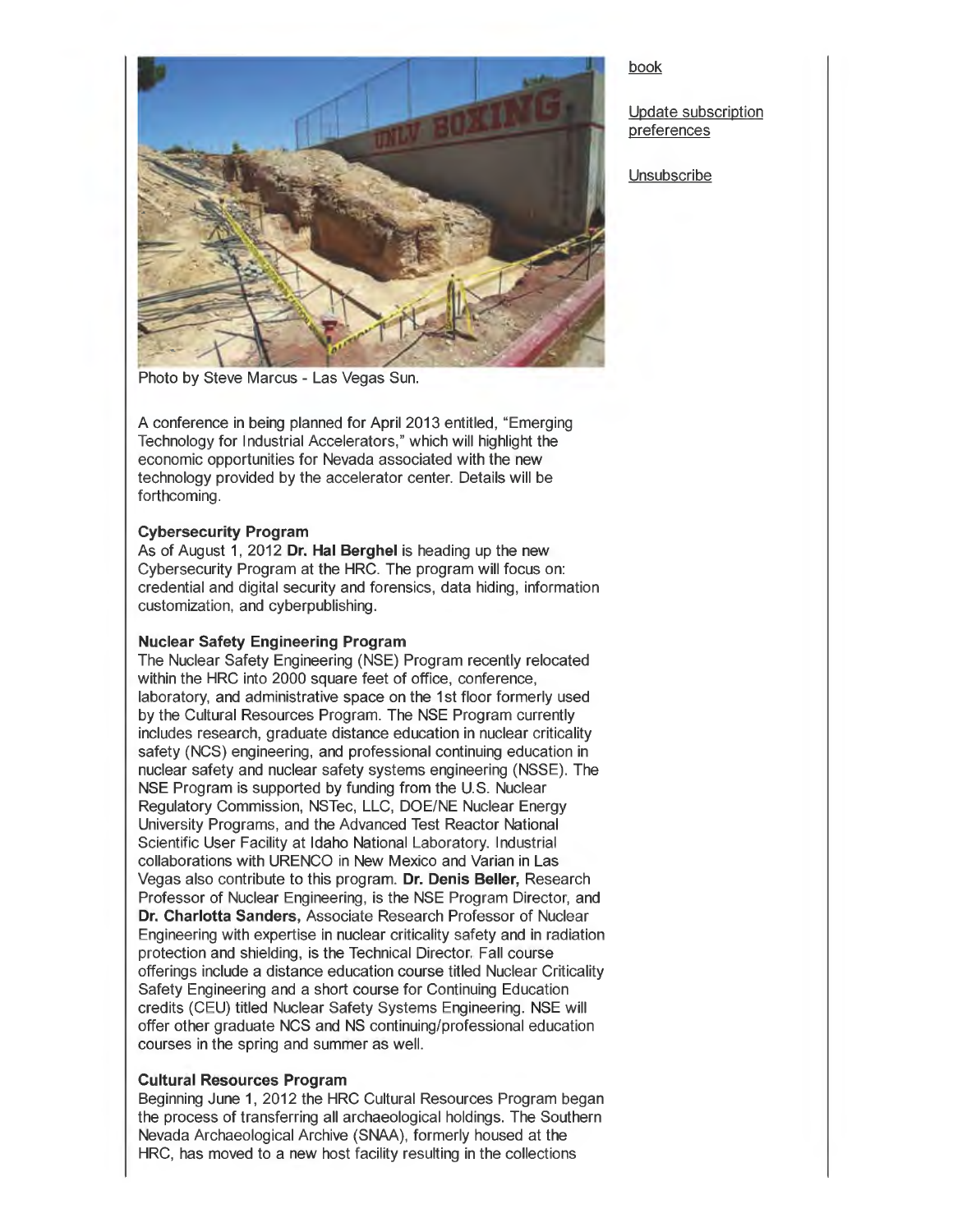being transferred back to their legal guardians, in most cases various federal agencies. **Denis Beller** will be relocating his office and setting up both additional lab and office space in the area previously used by the program.

#### **Ornithology Program**

The Ornithology Program headed by **Dr. John Klicka** has come to a close as of July 1, 2012. John has accepted a position with the University of Washington, Burke Museum of Natural History and Culture. The ornithological collection will be transferred to the Burke Museum.

#### **Nevada Alliance**

The Nevada Alliance, a tenant of approximately 2 years on the 4th floor of the HRC, relocated out of the HRC in August 2012.

# **Accomplishments**

The HRC, as the recipient of multiple research grant awards, was prominently featured recently in both local and national news. News features included:

Reid Announced \$1.6 Million for Nuclear Technologies Research at UNLV

http://hrc. unlv.edu/news/052412.pdf

New IE solar power facility aims to be 'game-changer' http://abclocal.go.com/kabc/story?section=news/local /inland empire&id=8649109

UNLV Selected for DOE Nuclear Energy University Program http://news.unlv.edu/release/unlv-selected-doe-nuclear-energyuniversity-program

Reporters from the Las Vegas Sun visited the Harry Reid Center on May 30, 2012 for a look inside UNLV's Radiochemistry program. **Dr. Ken Czerwinski** and **Dr. Thomas Hartmann** were the focus of the article which highlighted grants totaling \$1.6 million from NEUP-Department of Energy. View the article http://www.lasvegassun.com/news/2012/may/31/new-federal-grantbolsters-unlv-research-nuclear-w/

The proposal "Thermodynamic and Microstructural Mechanisms in the Corrosion of Advanced Ceramic Tc-bearing Waste Forms and Thermophysical Properties" by **Dr. Thomas Hartmann** was awarded \$795,000 by the DOE Nuclear Energy University Programs (NEUP). This project team will harvest thermodynamic and microstructural data on the evolution of ceramic based waste forms. The data will be used to advance the current state-of-the-art methodology used for isolation and stabilization of fission products and improve on nuclear fuel recycling processes.

The proposal "Electrochemical Corrision Studies for Modeling Metallic Waste Form Release Rates" by **Dr. Ken Czerwinski** was awarded \$790,000 by the DOE Nuclear Energy University Programs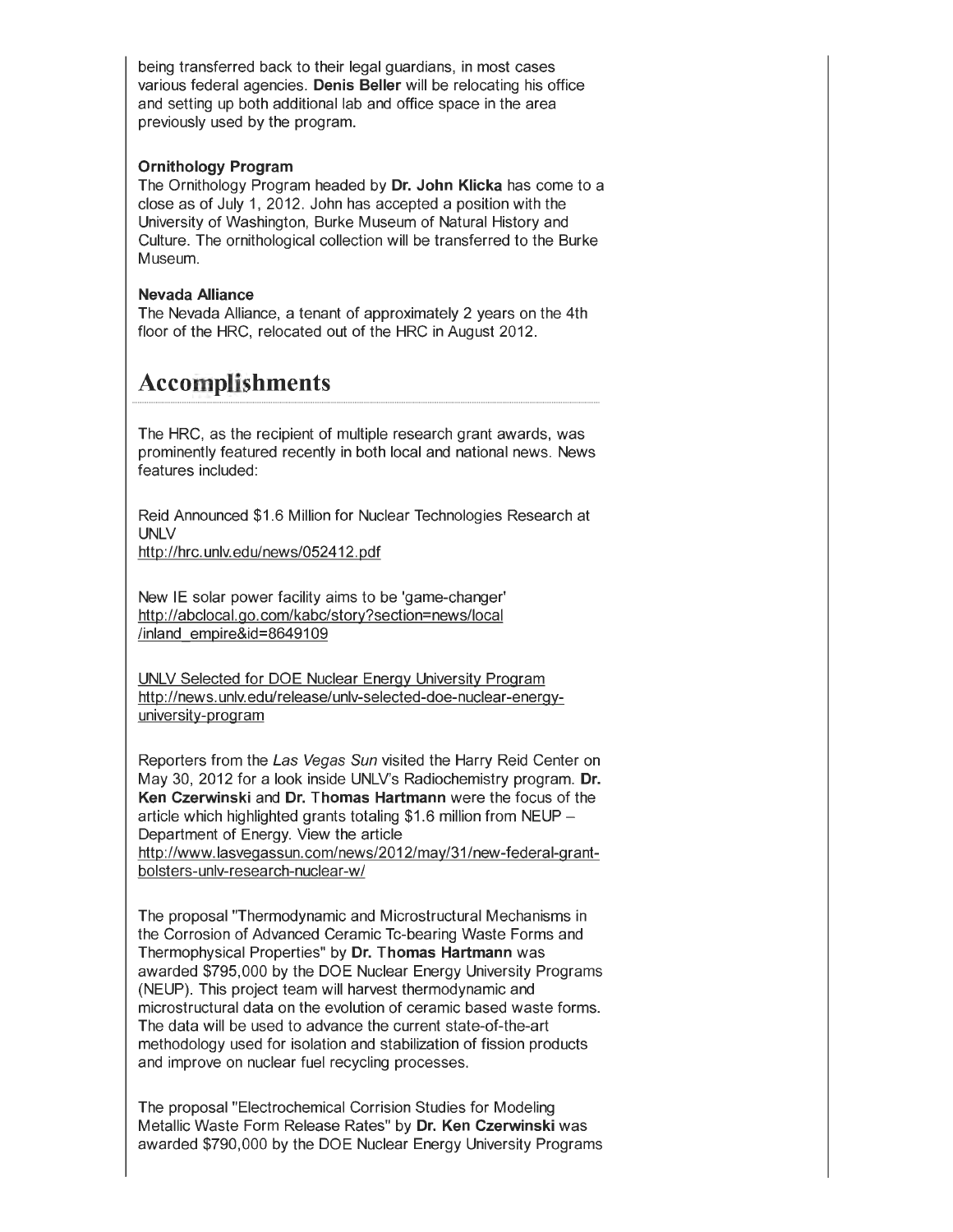(NEUP). This project aims to use advanced electrochemical methods to investigate the corrosion related degradation of metal alloys used for housing fission products. The data obtained from this study will allow for the prediction of the long-term behavior of the metallic host phase materials over geological time-scales.

**Dr. Ken Czerwinski** and **Ralf Sudowe** received a \$596,146 grant from National Security Technologies (NSTec) for development of synthetic debris for nuclear forensics.

**Dr. Mark Buttner** and **Dr. Patricia Cruz,** School of Community Health Sciences, received a 1-year award for \$569,160 for the continuation of the Clark County: Sample Analysis project conducted by the Nevada State Public Health Laboratory, UNLV Branch.

**James Pollard** received a \$542,825 grant from the USDA Forest Service towards product development support for the FIA National Information Management System.

The U.S. Nuclear Regulatory Commission awarded **Dr. Denis Beller**  a 2-year \$198,600 grant for curriculum development for a graduate distance education program in Nuclear Criticality Safety Engineering (a 4-course track in the MSNE degree program accompanied by a UNLV Certification). **Dr. Charlotta Sanders** will lead the development of, and teach much of, the NCS graduate curriculum. She will also be developing professional/continuing education courses in Nuclear Safety and Nuclear Systems Safety Engineering (NSSE) in collaboration with the Nuclear Engineer Training Manager at the Nevada National Security Site.

**Steve Curtis** received a \$80,000 grant from the State of Nevada for Unmanned Aircraft systems (UAS) Test sites in the U.S.

**Robert O'Brien** received a \$75,000 grant from National Security Technologies (NSTec) for high output DD-DT support.

**Danny Lowe** received two grants from National Security Technologies (NSTec). One for \$12,000 towards K15 Neutron and Gamma Modeling PHASE 1,2,3 - Task 42. A second \$1000 grant was also awarded for the NCNS Down-Hole Accelerator Angled-Hole- Task 43.

**Dr. Denis Beller** submitted a pre-proposal to the Nevada NASA EPSCoR Program titled "SAFE Space Nuclear Rocket Test in Nevada," in collaboration with faculty, scientists, and engineers in UNLV's and UNR's ME Departments, DRI, NASA's Marshall Space Flight Center and Glenn Research Center, the Center for Space Nuclear Research in Idaho Falls, Los Alamos National Laboratory, and Aerojet Corporation.

**Dr. Allen L. Johnson** submitted a patent application on June 15, 2012 for the "Metal Eutectic Supported Metal Catalyst System and Reactions with the Metal Catalyst System."

**Dr. Ken Czerwinski** received a \$250,000 grant from Idaho National Laboratory and the U.S. Department of Energy for the 2012 radiochemistry fuel cycle summer school which takes place June 4- July 13, 2012 and allows students to team up with researchers in the Radiochemistry program for various projects. Students will work with their mentors in the lab every afternoon beginning June 21 and will present the results of their research on the last day of class,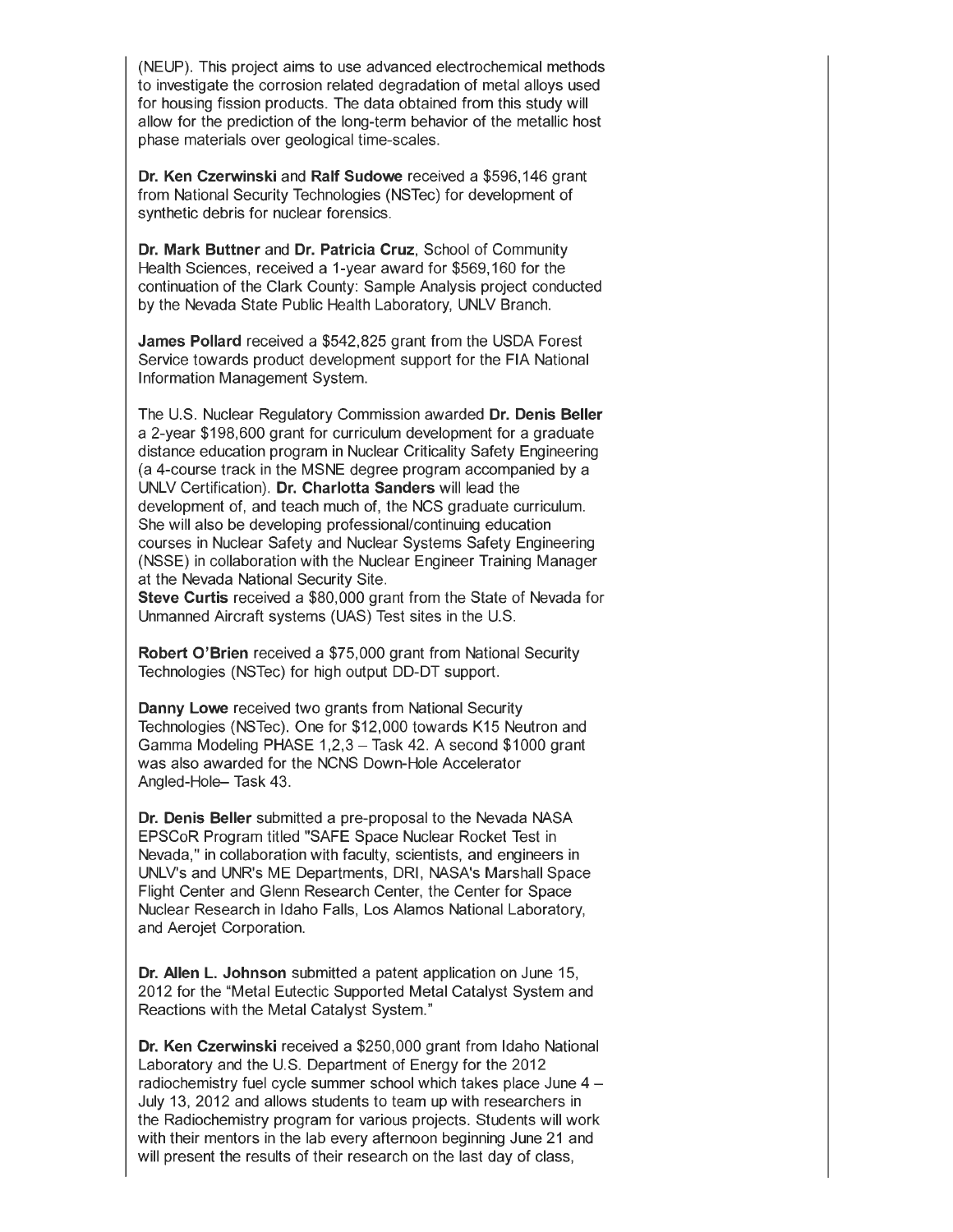July 13, 2012. Presentations will begin at 9:00 am and will continue throughout the day and will be held in the Chemistry Building Room 102. Fuel Cycle Summer School Research projects are as follows:

| Fuel Cycle Summer School Research Projects |                                                                  |                                               |
|--------------------------------------------|------------------------------------------------------------------|-----------------------------------------------|
| <b>Research</b><br><b>Mentor</b>           | Project                                                          | <b>Student</b>                                |
| Dr. Dan<br>Rego                            | Organouranium<br>Coordination                                    | <b>Brittany Carr</b>                          |
| Keri<br>Campbell,<br>3rd Yr                | Laser Ablation of<br><b>Actinide Oxides</b>                      | <b>Matthew</b><br>Chagnon                     |
| Dr. Dan<br>Koury                           | Simulation of<br>Uranium-Zirconium<br>Fuel                       | Andrew<br>Conant<br><b>Katie Cook</b>         |
| Dr. Gary<br>Cerefice                       | Uranium/Neptunium<br><b>Retention on Graphite</b>                | Milena<br>Kalagorgevich<br>Rebecca<br>Springs |
| Dr. Eunja<br>Kim                           | <b>DFT Computer</b><br>Modeling                                  | Jon Macias                                    |
| Dr. Ken<br>Czerwinski                      | Americium<br>Spectroscopy                                        | Mary Mincher                                  |
| Dr. Gerald<br>Egeland                      | <b>Heat Capacity</b><br>Measurements of<br><b>Uranium Oxides</b> | Kevin Niemi                                   |
| Erik<br>Johnstone,<br>4th Yr               | <b>Technetium halide</b><br><b>Synthesis</b>                     | Jenna<br><b>Starkey</b>                       |
| Dr. Ken<br>Czerwinski                      | <b>Plutonium Polymers</b>                                        | Taylor<br>Wagner                              |
| Vanessa<br>Sanders,<br>4th Yr              | Radiopharmaceuticals                                             | Jeremy Unger                                  |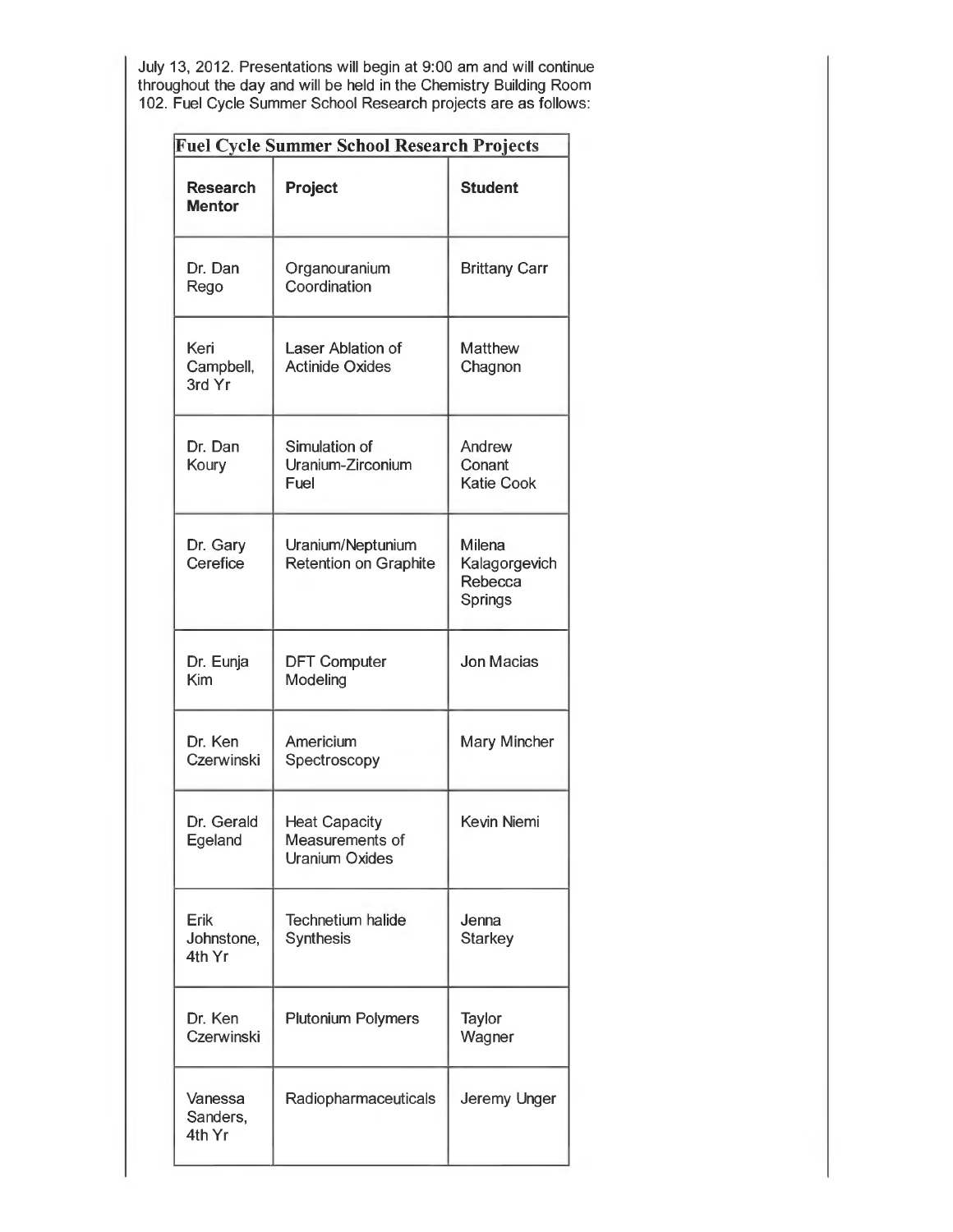#### **Radiochemistry Fuel Cycle Summer School**



From left to right **Front Row:** Jon Macias, Andrew Conant, Jeremy Unger **Middle Row:** Maryline Ferrier, Jenna Starkey, Milena Kalagorgevich, Rebecca Springs, Mary Mincher, Brittany Carr, Dr. Ken Czerwinski **Back Row:** Keri Campbell, Katie Cook, Taylor Wagner, Matthew Chagnon, Kevin Neimi

Radiochemistry PhD student **Derek Mclain** was accepted into the Reactor Operator Summer School at UC Irvine July 8-19, 2012. The summer school focuses on Irvine's TRIGOR reactor and is an intensive training course on its operation. UC Irvine is a member of the University of California Berkeley Nuclear Consortium grant through NNSA. This grant was awarded to **Dr. Ken Czerwinski** and **Dr. Sudowe** in July 2011 for five years.

Radiochemistry PhD students **Maryline Ferrier, John Despotopulos** and **Cathy Riddle** recently passed their qualifying exams and have advanced to candidacy. Congratulations!

Radiochemistry PhD student **Edward Mausolf** was awarded First Place in the 2012 Fuel Cycle Innovations Awards, Waste Forms category. This is an outstanding accomplishment for UNLV Research. Our students compete for these awards against students from universities such as MIT, Penn State, U of Michigan, Texas A&M, Cal Berkeley and Wash U to name a few. This is the second time Edward has placed in this competition. UNLV Radiochemistry students have been recognized by the Department of Energy for their fuel cycle work each of the three years the awards have been given. You can find more information about the awards program at: http://www.fuelcycleinnovations.org/about.html

**Janelle Droessler** won the Radiochemistry award for her oral presentation at the Student Conference of the American Nuclear Society held in Las Vegas in April 2012. The title of her presentation was "The Direct Dissolution and Electrochemical Study of Cerium in Ionic Liquid," and it featured some of her work with ultra-depleted uranium that was funded by the PNNL LSDS Project last year and DOE/NE's MPACT/NEUP this year. She also presented "The Direct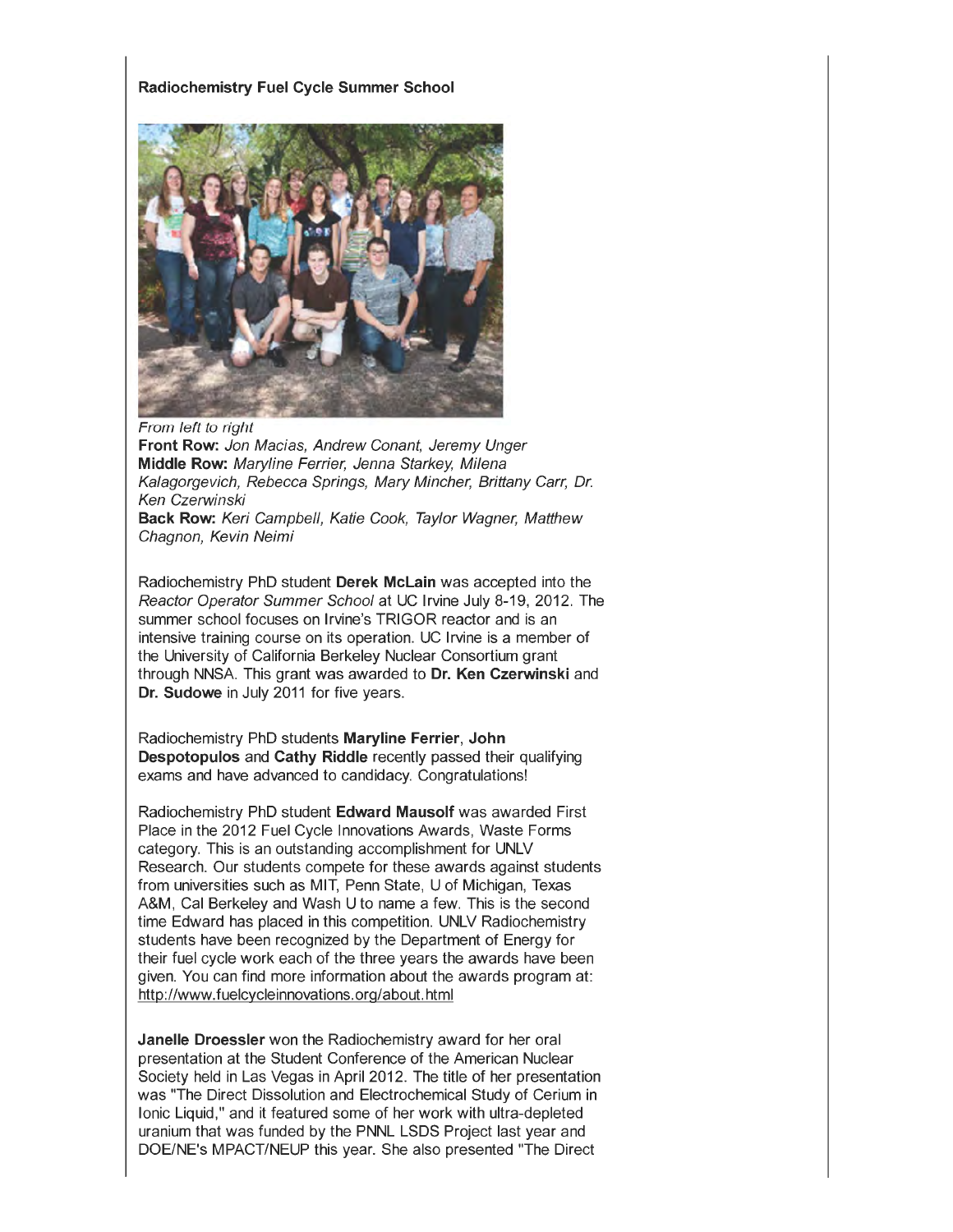Dissolution and Electrochemical Study of U308 in Ionic Liquid," at the ANS Annual Meeting in Chicago, IL on June 25, 2012 and her paper of the same title was published in Transactions of the American Nuclear Society, Vol. 106.

UNLV Highlights recently featured two stories on the HRC: -Calling Dr. Czerwinski -Going Nuclear

In addition six HRC staff members were recognized in the July 2012 UNLV Accomplishments for research grants awarded.

**Kathy Lauckner** recently completed all of the requirements to earn her doctoral degree in Education Leadership, Work Force Education. Her dissertation is titled, "Model Provisions for a Successful Lead Poisoning Prevention Program: A Case Study for the Western United States." Lauckner's official graduation date was August 2012. She will celebrate with her family at UNLV's December 2012 convocation.

The Las Vegas Convention and Visitors Authority (LVCVA) has selected the HRC to develop a recommended best practices DVD for Guestroom Attendant (GRA) Safety and Security. The LVCVA's decision was based on **Ross Bryant's** demonstrated project management capabilities, experience with producing resort community collaborative training DVDs, and subject matter expertise necessary for creating such DVDs. The project is projected to begin September 1, 2012.

A new Forest Service agreement totaling \$1,072,500 has been signed and is underway as of August 27, 2012.

**Allen L. Johnson** presented the talk "Ray Tracing Analysis of a Solar Down Beam Research Facility" at the ASME 6th Conference on Energy Sustainability in San Diego on July 25, 2012.

**Margie Penden-Adams** has been appointed as Associate Editor for the new Journal of Environmental Immunology and Toxicology.

Doctoral candidate **Janelle Droessler** presented a poster at a meeting of the Nuclear Science and Security Consortium, of which UNLV is a member/partner. Citation: "The Direct Dissolution and Electrochemical Study of Uranium Oxide in Ionic Liquids," **Janelle Droessler,** John Kinyanjui, David Hatchett, **Denis Beller,** and **Ken Czerwinski;** poster presentation at the Nuclear Science and Security Consortium Meeting, U.C. Berkeley, August 14, 2012.

"Development of a UNLV Nuclear Criticality Safety Program in Conjunction with Support by URENCO USA," by **C.E. Sanders** and R.R. Lehman, has been accepted for presentation at the 2012 Winter Meeting of the American Nuclear Society to be held in San Diego, CA on November 11-15, 2012, and for publication in Transactions of the ANS.

**Denis Beller** conducted a lunchtime presentation titled, "Atomic Time Machines: Back to the Future of Nuclear Power Part II," at the 2012 Community Environmental Monitoring Program Annual Symposium held at the Desert Research Institute, Las Vegas, NV on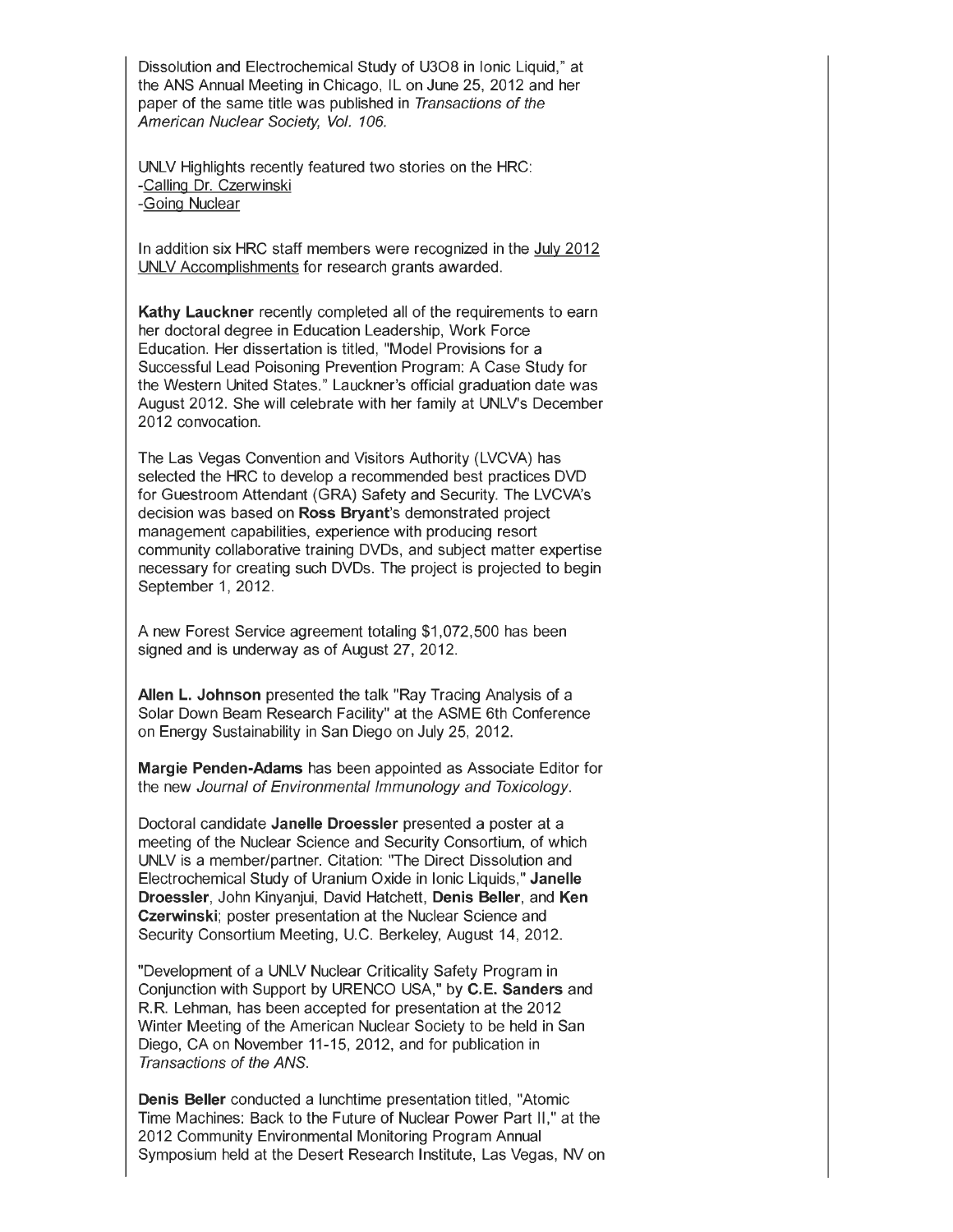July 21, 2012. Also at the symposium, **Denis Beller** served as a panelist for a discussion of the Fukushima reactor disaster in Japan: "17 Months after Fukushima," along with Antonne Brooks, William (Ted) Hartwell, Michael Mohar, and **Steven Curtis** (moderator).

**Jerry Egeland's** paper titled "Letter to the Editors: Reducing fuel-cladding chemical interaction: The effect of palladium on the reactivity of neodymium on iron in diffusion couple" was accepted to the Journal of Nuclear Materials.

In July 2012, HRC affiliated research professor **Wayne Stolte,**  located at the Lawrence Berkeley National Laboratory (LBNL), received an additional \$82,601 in funding from LBNL for the continued support and operation of the multi-user x-ray beamline at the Advanced Light Source (ALS) through August 31, 2013. **Wayne Stolte** has had four recent publications:

-Electronic structure of polycrystalline cadmium dichloride studied by X-ray spectroscopies and ab initio calculations, Materials Chemistry and Physics, Volume 135, Issues 2-3, 15 August 2012, Pages 1036-1043, ISSN 0254-0584, 10.1016/j.matchemphys.2012.06.010. Read more

-Anionic and cationic photodissociation of the chloroform molecule excited in the vicinity of the CI 1s edge, Chemical Physics Letters, Volume 543, 10 August 2012, Pages 34-40, ISSN 0009-2614, 10.1016/j.cplett.2012.06.040. Read more

-Resonant inelastic x-ray scattering of methyl chloride at the chlorine K edge, Chem. Phys. 136, 024319 (2012). Read more

-Angular and dynamical properties in resonant inelastic x-ray scattering: Case study of chlorine-containing molecules. Physical Review A, Volume 86, Issue 1, id. 013407. Read more

**Thomas Hartmann** was recently awarded two awards: - Los Alamos National Laboratory for the Synthesis and Fabrication of Ceramic Pellets Project- \$75,000 -Amend. 7 from Idaho National Laboratory (INL) for the Lanthanide Transport and Solubility Measurements Project- \$17,958

**Daniel Lowe & Robert O'Brien** were recently awarded \$48,000 from NSTec for Task 45, the Support Forensic Prompt Program.

A new partnership is being developed between the HRC/UNLV and the Oak Ridge National Laboratory, University of Tennessee and Mississippi State University, for work on Cyber Security Initiatives.

**Steve Curtis** received a grant award of \$80,000 from the State of Nevada Governor's Economic Development Office for the Integration and Development of the Screening Information Request (SIR) Response to the Federal Aviation Administration (FAA) Selection Process for Unmanned Aircraft Systems (UAS) Test Sites in the United States.

**Kristina Lipinska's** BioFuels project received a project extension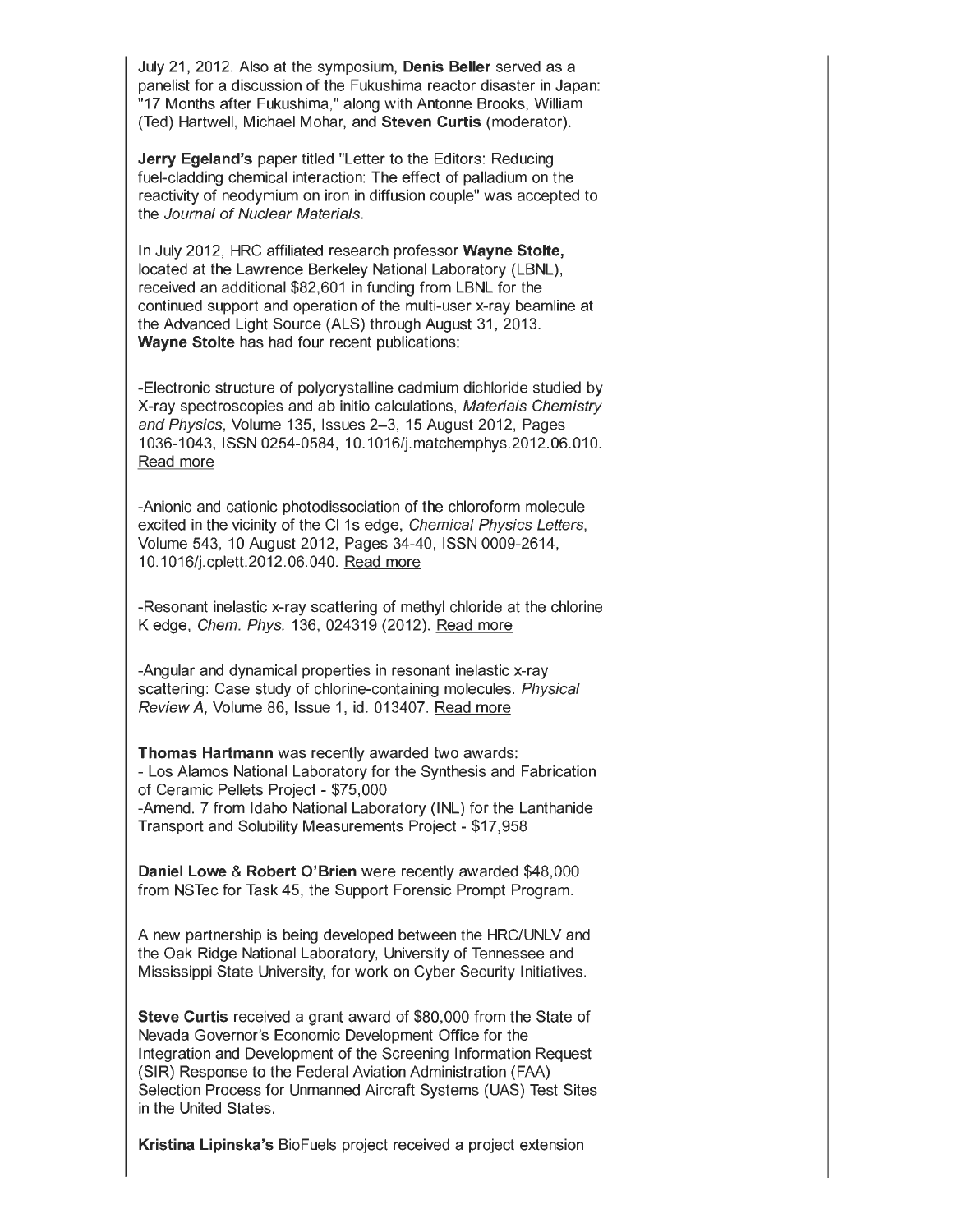until December 31, 2013.

Radiochemistry student **Edward Mausolf** was recently honored by the Department of Energy as part of the Innovations in Fuel Cycle Research competition, for investigating a radioactive byproduct of nuclear energy. Read more

# **Events**

On May 5, 2012.Twelve Boy Scouts from California and Nevada earned their Nuclear Science Merit Badge at the 1Oth semi-annual workshop sponsored by the Student Section of the American Nuclear Society at UNLV. **Audrey Roman** organized the event and **Wes Boyd** was master of ceremonies. Radiochemistry graduate students taught the classes and provided the hands-on demonstrations to allow the scouts to earn their merit badge in a single day. Topics such as famous scientists in radiation science, terms, basic radiation physics, and nuclear power plant applications were taught during the workshop. A test was administered for the students and they were certified to receive the merit badge at the end of the session. The next workshop will be on November 1Oth, 2012 at UNLV and up to 40 scouts will be eligible to attend. So far the program has awarded more than 300 Nuclear Science Merit Badges to Boy Scouts from California and Nevada.

**Oliver Hemmers, Steve Curtis, Robert O'Brien,** and **Jaime Laxalt** attended the UAVSI's Unmanned Systems North America 2012 Conference August 6 - 9, 2012 at the Mandalay Bay Convention Center in Las Vegas, NV. AUVSI's Unmanned Systems North America is the premier forum for reviewing, assessing and discussing the current state of the unmanned systems market. The event brings together the key leaders and decision-makers in the industry.

The Harry Reid Center hosted the first annual **Cybersecurity Collaborations Symposium** at the Stan Fulton Building September 11 , 2012. The symposium is part of a collaboration between the HRC/UNLV and Oak Ridge National Laboratory, the University of Tennessee, and Mississippi State University to pursue research opportunities in cyber security as it relates to National Security Requirements. Speakers in attendance included representatives from Oak Ridge National Laboratory, Mississippi State University, UNLV, and the Nevada National Security Site. Presentations will soon be available online.

#### **Accelerator Symposium Save the date - April 17th - 18th, 2013**

HRC will is planning its first annual Accelerator symposium on April 17th -18th, 2013. The symposium entitled, "Emerging Technology for Industrial Accelerators," will feature workshops exploring the emerging technology of accelerators and their current applications such as:

- Cargo Security - Non-destructive testing & inspection